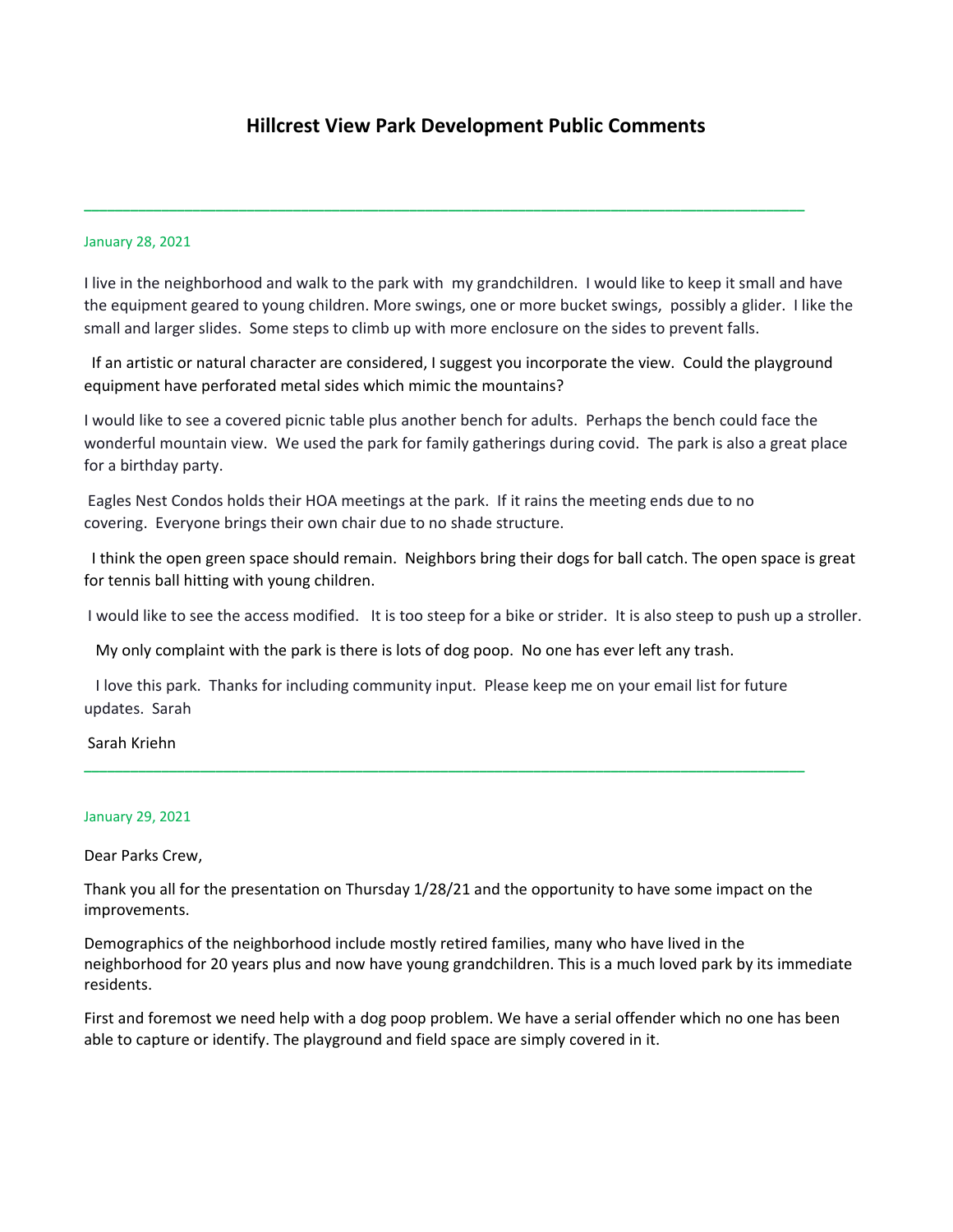**Structure:** 1) I will attach a google drive link with pictures of some interesting features not seen in Durango. In particular the climbing rope structures were the things my son spent the most time on while visiting the park over a week long visit.

## **[Playground](https://drive.google.com/drive/folders/1NJCC8Z3px1j4U4Mq_Rvv-iXTgWc4NdRZ) in Katy, tx**

2) In my opinion smaller parks are perfect for smaller kids. The structure(s) should serve kids 0-6. Jenkins park is nearby and offers all that older kids need. Smaller parks provide an insular, slower, quieter space which is needed for kids with less gross motor skill capability. (i.e. small kids wont get run over by big kids)

A toddler center at the playground would provide something not found anywhere else in Durango. PlayCraft creates toddler (6 -23 months) center systems.

### <https://www.playcraftsystems.com/structures/browse/6-23-months?categories=4315>

One member has shared that they really enjoy Bear playground equipments' nature like features. <http://www.bearsplaygrounds.com/index.html>

3) Slides and swings are a must. As a side: swings hold the infants happily while parents play with older kids.

4) Improvements could include an excavator or construction vehicle area such as the one at Needham Elementary. The large trees would provide excellent natural shade to what is otherwise a very hot activity.

5) Colors: several members have expressed an interest in keeping the structure colors natural rather than vibrant.

Field Space: We love our gentle slopes for small kids to develop footing skills and fencing at the back of the field. Bench location is perfect in the winter for keeping warm in the sun while a child plays.

**Budget:** One member has said they would be willing to help fundraise if needed.

**Visibility:** Keeping a view of the gorgeous mountains is key to our neighborhood appeal. Street visibility from within park is less of an issue. Generally we can see traffic from the park and the pitch of the slope helps provide insulation from the park interacting with the street.

**Accessibility:** Perhaps entrance from both north and south directions would be good. Also getting a stroller from the street to the sidewalk is difficult given there is no handicap entrance.

If visitors need to park across the street from the park, visibility for traffic could be a problem- I suggest a painted crosswalk and usual signage.

**\_\_\_\_\_\_\_\_\_\_\_\_\_\_\_\_\_\_\_\_\_\_\_\_\_\_\_\_\_\_\_\_\_\_\_\_\_\_\_\_\_\_\_\_\_\_\_\_\_\_\_\_\_\_\_\_\_\_\_\_\_\_\_\_\_\_\_\_\_\_\_\_\_\_\_\_\_\_\_\_\_\_\_\_\_\_\_\_\_\_\_\_\_** 

Thank you again for this opportunity. We are so very excited by all the possibilities.

Cheers Kelly RItter

### January 30, 2021

Hi Cathy,

Here are some images I found on the Internet, which I think would coordinate aesthetically with the neighborhood. I included two different size play structures. Both have enclosed sides and provide a little shade. The larger one provides more climbing options plus monkey bars. There's a doggie poop bag dispenser, balance beam and rocker. The swing set includes a glider.